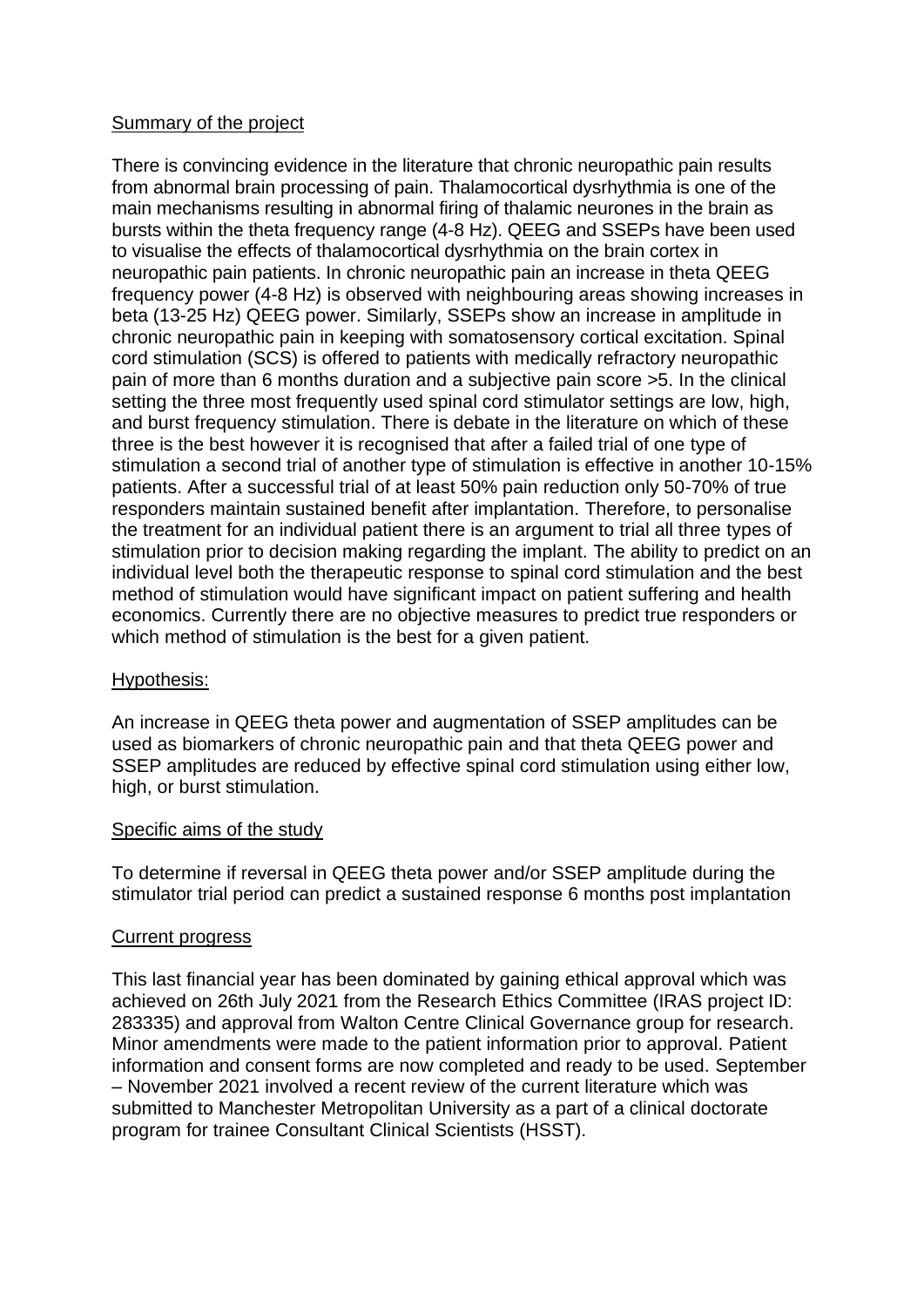In March 2022 the project was presented to two stake holders – Pain Consultants responsible for recruiting the patients for the project and the neuromodulation nurses involved in changing the stimulator settings. Support was gained from both groups and approval gained to start identifying suitable patients for the project. Challenges identified by the neuromodulation nurses were around room access, a plan has been identified which we aim to trial with the first patient.

The project was also presented to the Neurophysiology department and a small team identified who will assist in data collection.

The project test protocol has been written and the EEG and SSEP recording system (Deymed 3 in 1 EEG/EP system distributed by Neurogen) has been tested on a volunteer. EEG data was successfully exported for data analysis and a sample was analysed for alpha power (resting EEG rhythm seen with the eyes closed). The power maps produced in figure 1 are sufficient for the project which will look for theta power a marker of chronic pain.



Figure 1: EEG test data for alpha power displayed as a power map

SSEP data export requires an export script to be written which is currently being undertaken by Deymed (system manufacturer) which is scheduled for completion by the end of June 2022. In May 2022, three patients were identified for the project and have been given patient information prior to the consent process. The plan is to start the first few patients in June/July 2022 trailing the project test protocol and trial workflow (figure 2).